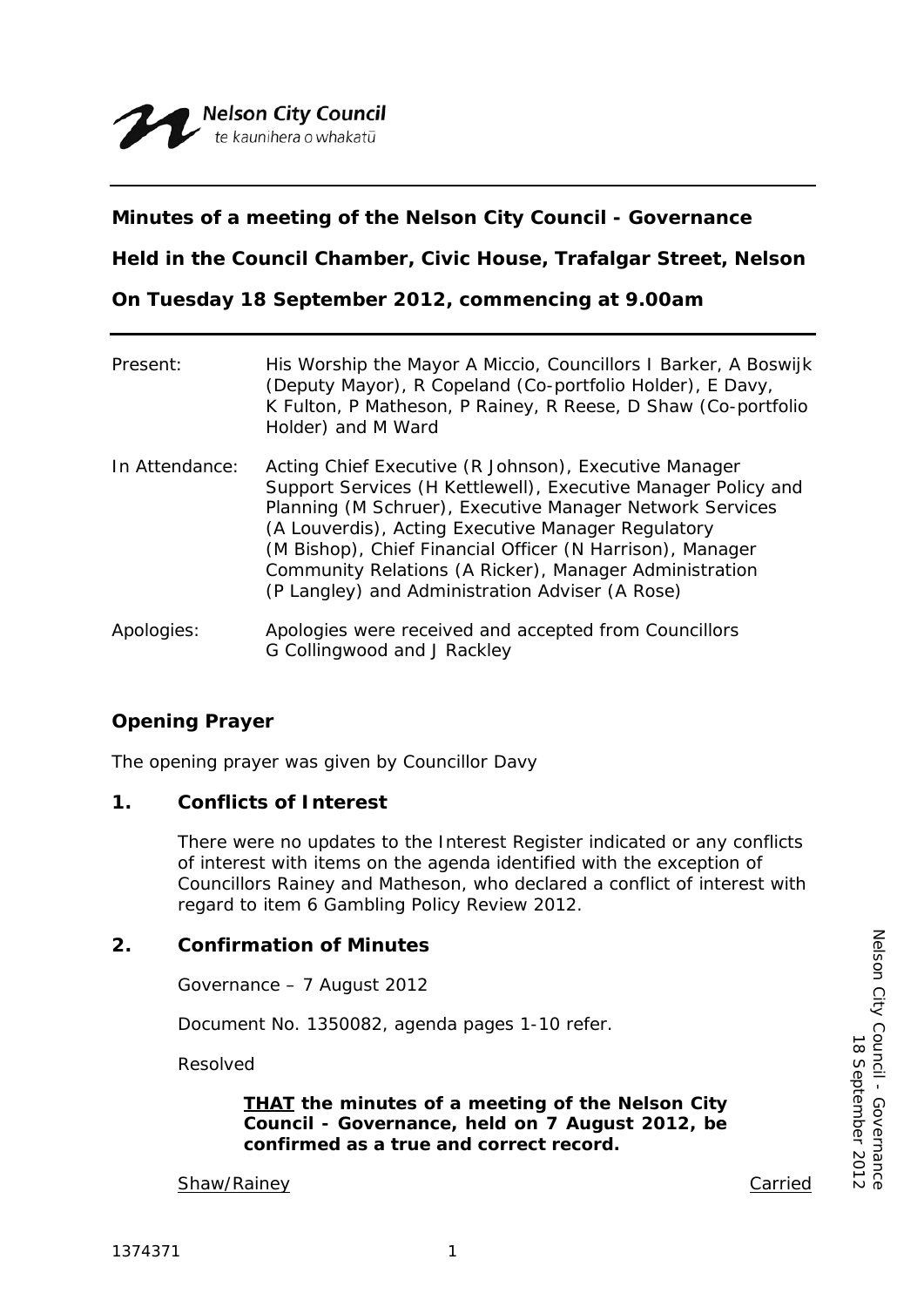# **3. Mayor's Report**

There was no Mayor's Report.

# **4. Status Report**

Document No. 1034743 v3, agenda pages 11-12 refer.

Resolved

### *THAT the Status Report – Governance (1034743 v3) be received.*

His Worship the Mayor/Davy Carried

## **5. Portfolio Holder's Report**

The Co-portfolio Holder, Councillor Shaw, gave a brief verbal report on the recent Regional Sector Group meeting that he had attended on Friday 7 September 2012.

# **6. Gambling Policy Review 2012**

Document No. 1326417, agenda pages 13-49 refer.

Attendance: Councillors Matheson and Rainey declared an interest. Councillor Matheson left the meeting at 9.15am and Councillor Rainey sat back from the table and took no part in the discussion of this item.

The Community Adviser, Jenny Hawes, joined the meeting and presented the report which was to consider a Draft Class 4 Venue Policy and Draft New Zealand Racing Board Venue Policy and to seek approval from Council to release the Policies for public consultation through the special consultative procedure.

There was a minority view that Council should wait until it knows what Central Government's plans were with regard to gambling legislation but the majority view was for Council to press on and release the Statement of Proposal for public consultation.

## Resolved

*THAT the attached Statement of Proposal in document 1326758 be approved and advertised in accordance with the Special Consultative Procedure (section 83 of the Local Government Act 2002);*

*AND THAT Council hear, consider and make decisions taking account of community views and all submissions made on the policies;*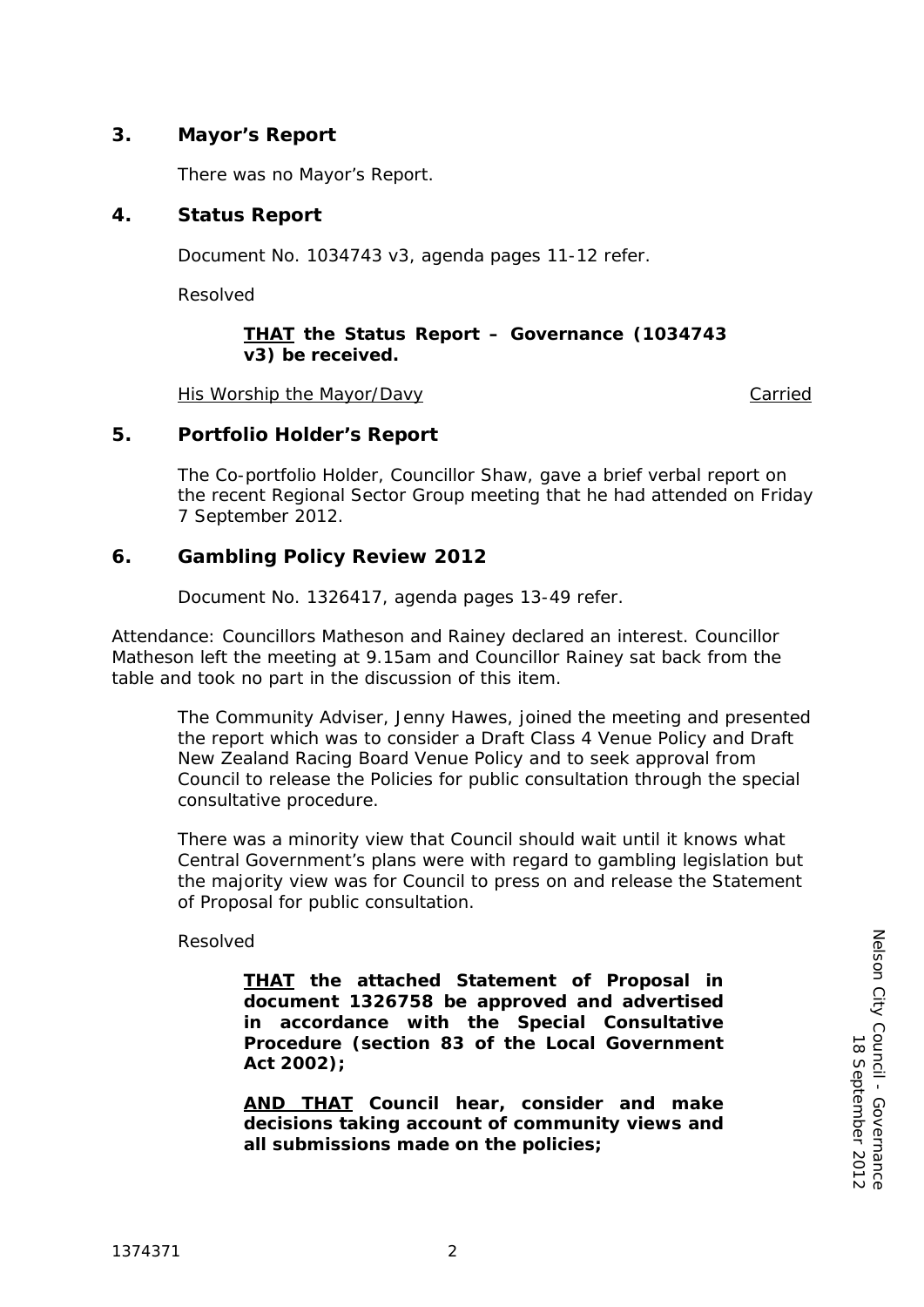*AND THAT a hearing date of Wednesday 14 November 2012 be scheduled for Council to hear oral submissions and that consideration of all submissions and subsequent decisions be made at later Council meetings.* Shaw/Fulton **Carried** Carried Carried Carried Carried Carried Carried Carried Carried Carried Carried Carried Carried Carried Carried Carried Carried Carried Carried Carried Carried Carried Carried Carried Carried Carried

Attendance: Councillor Matheson rejoined the meeting at 9.30am.

## **7. Environmental Inspections Annual Report 2011/2012**

Document No. 1346196, agenda pages 50-65 refer.

The Manager Environmental Inspections Limited, Stephen Lawrence, together with the Acting Executive Manager Regulatory, Mandy Bishop, joined the meeting and answered questions on the report.

Resolved

*THAT Attachment 1 report number 1352054, Environmental Inspections Limited Annual Report 2011/12 be received;*

*AND THAT Council adopt Attachment 2 report number 1346188 as the Nelson City Council Dog Control Activity Report for the year 2011/12;*

*AND THAT Council publicly notify report number 1346188 by way of newspaper notices, and send the report to the Secretary for Local Government, as required under the Dog Control Act 1996, s.10A(3) and (4);*

*AND THAT Council adopt Attachment 3 report number 1340753 as the Nelson District Licensing Agency Annual Report for the year 2011/12;*

*AND THAT Council approve the sending of report number 1340753 to the Liquor Licensing Authority.*

Shaw/Boswijk Carried

## **8. Regulatory Division Annual Report 2011-2012**

Document No. 1358058, agenda pages 66-72 refer.

The Acting Executive Manager Regulatory, Mandy Bishop, presented the report and answered questions.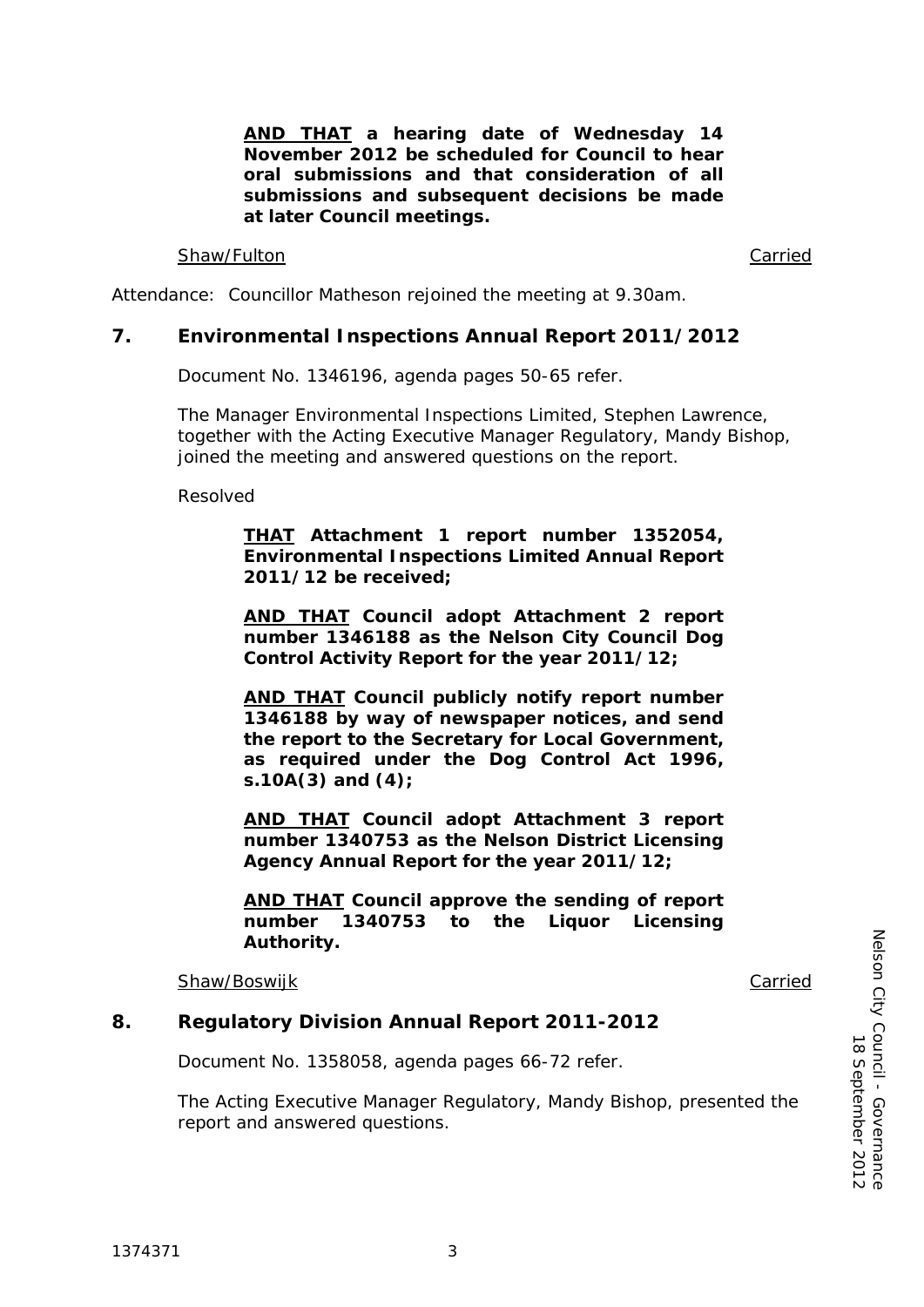Resolved

# *THAT the report (1358058) be received.*

Shaw/His Worship the Mayor **Carried** Carried

# **REPORTS FROM COMMITTEES**

# **9. Nelson City Council/Tasman District Council Joint Shareholders Committee**

Document No. 1346329, agenda pages 73-76 refer.

Resolved

### *THAT the minutes of the meeting of the Nelson City Council/Tasman District Council Joint Shareholders Committee held on 27 July 2012, be received.*

Boswijk/Rainey **Carried** 

# **10. Remuneration Review Committee – 17 August 2012**

Document No. 1355458, agenda pages 77-79 refer.

Resolved

*THAT the minutes of the meeting of the Remuneration Review Committee, held on 17 August 2012, be received.*

Boswijk/Shaw Carried

# **11. Audit, Risk and Finance Committee – 21 August 2012**

Document No. 1360540, agenda pages 80-84 refer.

Resolved

## *THAT the minutes of a meeting of the Audit, Risk and Finance Committee, held on 21 August 2012, be received.*

Barker/Copeland Carried

Nelson City Council - Governance<br>18 September 2012 Nelson City Council - 18 September 2012 Governance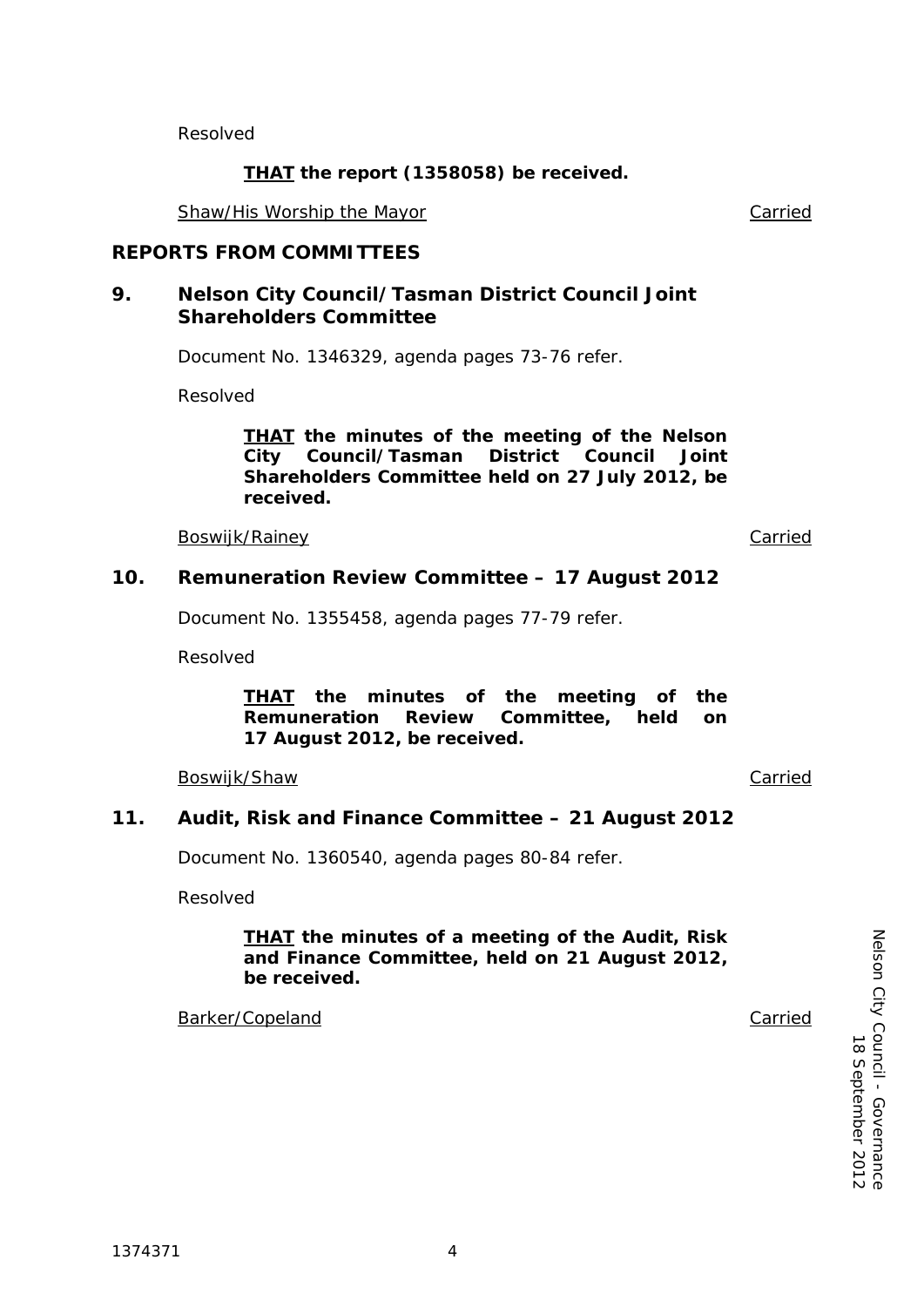# **12. Kotahitanga Hui – 17 August 2012**

Document No. 1357046, agenda pages 85-90 refer.

Resolved

### *THAT the minutes of a meeting of the Kotahitanga Hui, held on 17 August 2012, be received.*

His Worship the Mayor/Ward Carried Carried

# **PUBLIC EXCLUDED BUSINESS**

## **13. Exclusion of the Public**

Resolved

### *THAT the public be excluded from the following parts of the proceedings of this meeting.*

*The general subject of each matter to be considered while the public is excluded, the reason for passing this resolution in relation to each matter and the specific grounds under section 48(1) of the Local Government Official Information and Meetings Act 1987 for the passing of this resolution are as follows:*

| <b>Item</b>    | General subject of<br>each matter to be<br>considered                                                                                                                                                                      | <b>Reason for passing</b><br>this resolution in<br>relation to each<br>matter                                                                                                 | <b>Particular interests</b><br>protected (where<br>applicable)                                                       |
|----------------|----------------------------------------------------------------------------------------------------------------------------------------------------------------------------------------------------------------------------|-------------------------------------------------------------------------------------------------------------------------------------------------------------------------------|----------------------------------------------------------------------------------------------------------------------|
| 1              | <b>Public Excluded</b><br>Minutes - 7 August<br>December 2012<br>These minutes contain<br>information regarding:<br>Report by the Mayor on<br>a meeting he attending<br>regarding a property in<br><b>Trafalgar Street</b> | Section $48(1)(a)$<br>The public conduct of<br>this matter would be<br>likely to result in<br>disclosure of<br>information for which<br>good reason exists<br>under section 7 | The withholding of the<br>information is<br>necessary:<br>Section $7(2)(h)$<br>To carry out<br>commercial activities |
| $\overline{2}$ | <b>Public Excluded Status</b><br>Report - Governance<br>This report contains<br>information regarding:                                                                                                                     | Section $48(1)(a)$<br>The public conduct of<br>this matter would be<br>likely to result in<br>disclosure of<br>information for which<br>good reason exists<br>under section 7 | The withholding of the<br>information is<br>necessary:                                                               |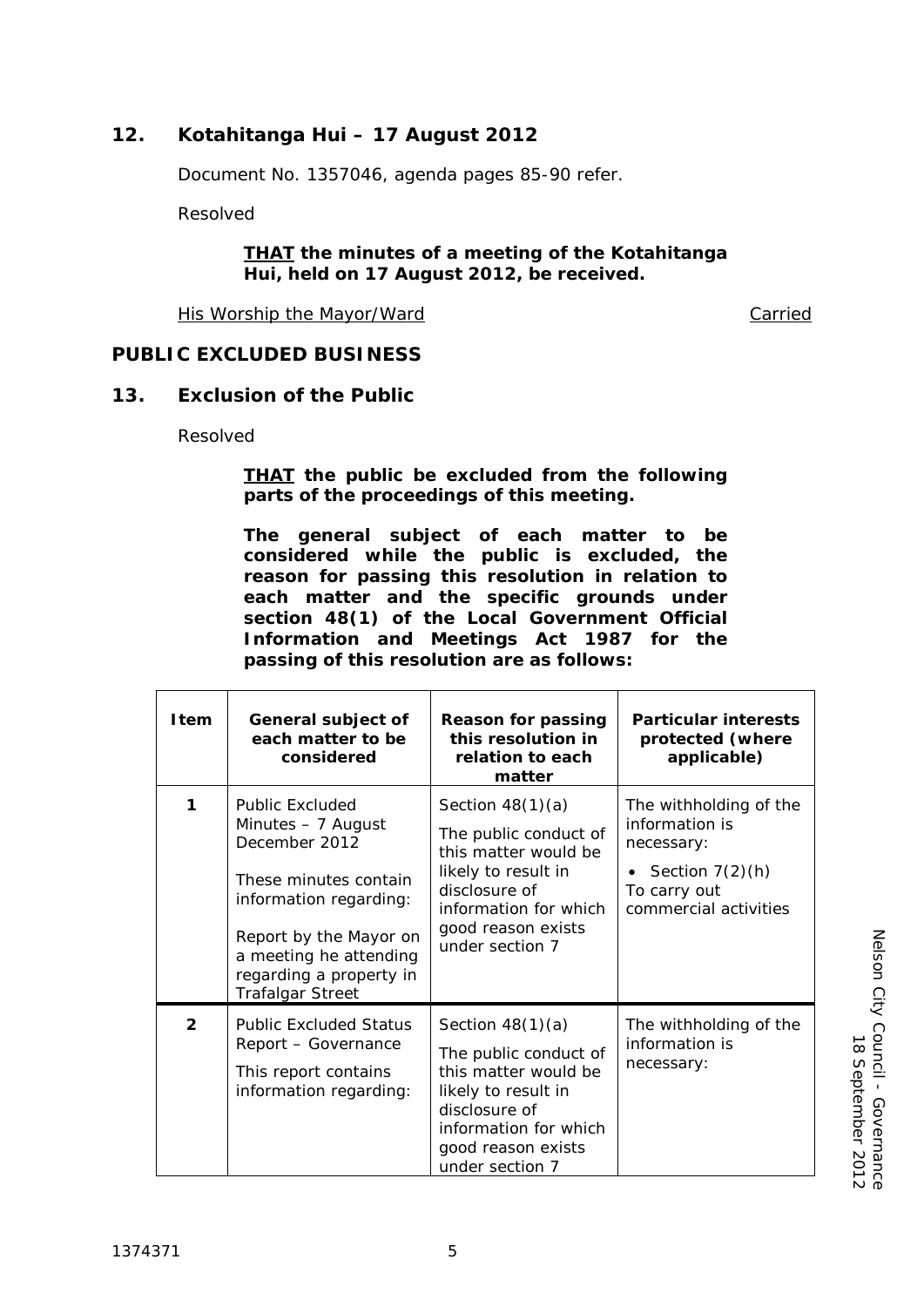| $\mathbf{2}$<br>(cont) | The Nelson City Council<br><b>Tasman District Council</b><br><b>Engineering Services</b><br>Agreement                                                                                                                                                                                                                                                                                                    |                                                                                                                                                                               | Section 7(2)(i)<br>$\bullet$<br>To carry out<br>negotiations                                                                                                                                                    |
|------------------------|----------------------------------------------------------------------------------------------------------------------------------------------------------------------------------------------------------------------------------------------------------------------------------------------------------------------------------------------------------------------------------------------------------|-------------------------------------------------------------------------------------------------------------------------------------------------------------------------------|-----------------------------------------------------------------------------------------------------------------------------------------------------------------------------------------------------------------|
|                        | Governance options<br>for, and commercially<br>sensitive information<br>regarding, the Nelson<br>Regional Sewerage<br><b>Business Unit</b>                                                                                                                                                                                                                                                               |                                                                                                                                                                               | Section $7(2)(h)$<br>To carry out<br>commercial<br>activities<br>Section $7(2)(i)$<br>$\bullet$<br>To carry out<br>negotiations                                                                                 |
|                        | Negotiations relating to<br>the Tasman Bays<br>Heritage Trust Draft<br>Statement of Intent<br>and Strategic Plan                                                                                                                                                                                                                                                                                         |                                                                                                                                                                               | Section $7(2)(i)$<br>$\bullet$<br>To carry out<br>negotiations                                                                                                                                                  |
| 3                      | Cricket World Cup 2015<br>This report contains<br>information regarding<br>the opportunity to be a<br>Host City for Cricket<br>world Cup 2015                                                                                                                                                                                                                                                            | Section $48(1)(a)$<br>The public conduct of<br>this matter would be<br>likely to result in<br>disclosure of<br>information for which<br>good reason exists<br>under section 7 | Section $7(2)(c)$<br>$\bullet$<br>To protect<br>information that is<br>subject to an<br>obligation of<br>confidence<br>Section $7(2)(i)$<br>$\bullet$<br>To carry out<br>negotiations                           |
| 4                      | Directors Rotations and<br><b>Fees Council Controlled</b><br>Organisations<br>2012/2013<br>This report contains<br>information regarding<br><b>Director Appointments</b><br>and Director Fees for<br>Council controlled<br>organisations and<br>includes a<br>recommendation to<br>release the resolutions<br>to the public when the<br>organisations and<br>individuals involved<br>have been notified. | Section $48(1)(a)$<br>The public conduct of<br>this matter would be<br>likely to result in<br>disclosure of<br>information for which<br>good reason exists<br>under section 7 | The withholding of this<br>information is<br>necessary: -<br>Section $7(2)(h)$<br>To carry out<br>commercial<br>activities<br>Section $7(2)(a)$<br>$\bullet$<br>To protect the<br>privacy of natural<br>persons |
| 5                      | <b>Public Excluded</b><br>Minutes of the<br><b>Remuneration Review</b><br>Committee - 17 August<br>2012<br>These minutes contain<br>details of the Acting<br><b>Chief Executive</b>                                                                                                                                                                                                                      | Section $48(1)(a)$<br>The public conduct of<br>this matter would be<br>likely to result in<br>disclosure of<br>information for which<br>good reason exists<br>under section 7 | The withholding of this<br>Information is<br>necessary:<br>Section $7(2)(a)$<br>To protect the<br>privacy of natural<br>persons                                                                                 |